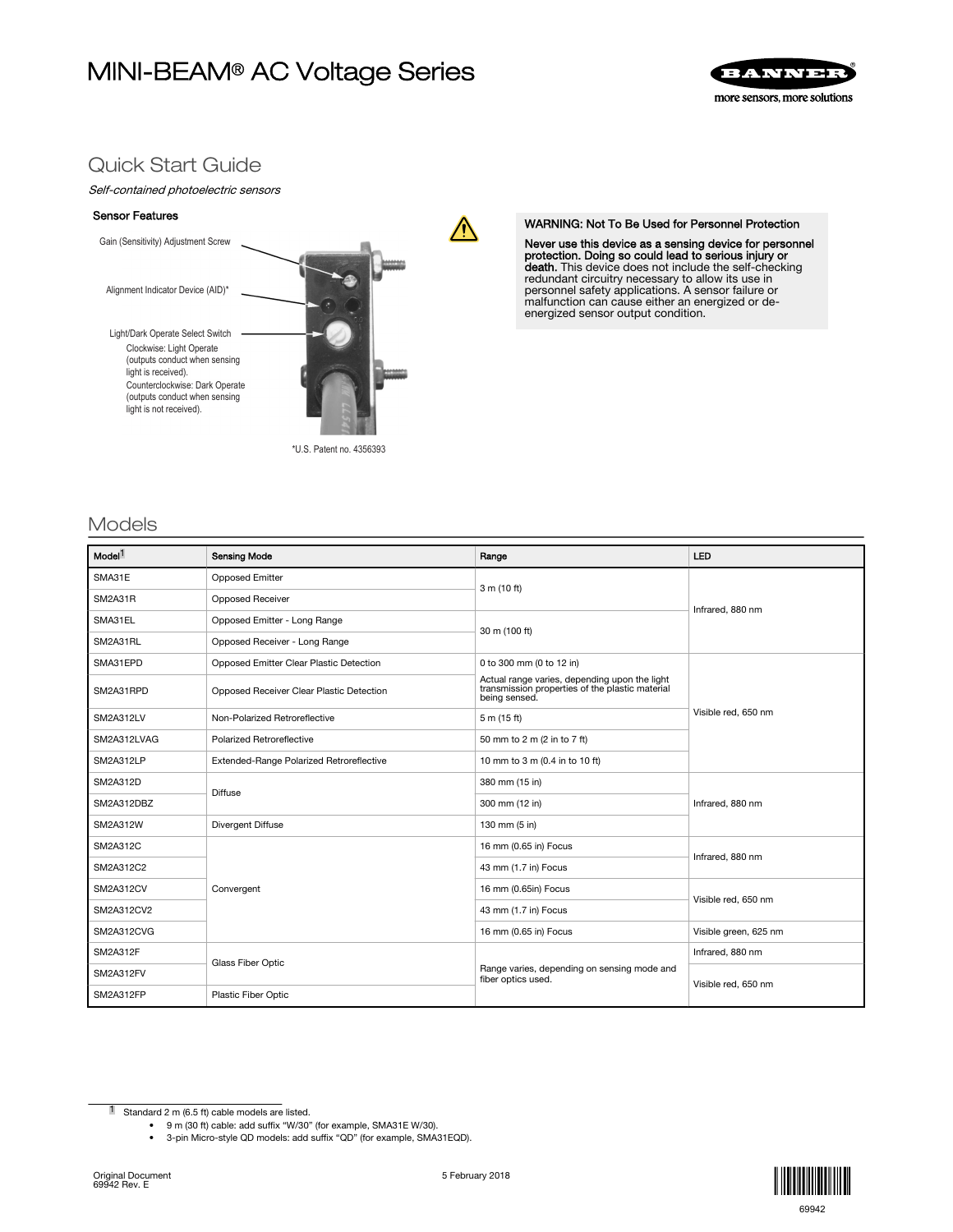# Installation Instructions

## Wiring Diagrams

The output type for all models is SPST solid-state 2-wire.







## Mount the Sensor

- 1. If a bracket is needed, mount the sensor onto the bracket.
- 2. Mount the sensor (or the sensor and the bracket) to the machine or equipment at the desired location. Do not tighten the mounting screws at this time.
- 3. Check the sensor alignment.
- 4. Tighten the mounting screws to secure the sensor (or the sensor and the bracket) in the aligned position.

## Sensor Alignment

 $\sim$  $\Box$ 

Note: Follow proper electronic shock discharge (ESD) precautions when adjusting the Gain potentiometer or the LO/DO switch.

Note: When turning the Light/Dark Operate Select switch, be careful not to damage the small tabs on the switch.

- 1. Using line-of-sight, position the MINI-BEAM sensor to its emitter (opposed-mode sensing) or to its target (all other sensing modes). When using a retroreflective sensor, the target is the retroreflector ("retro target"). For diffuse or convergent sensing modes, the target is the object to be detected.
- 2. Apply power to the sensor (and to the emitter, if using the opposed mode).
- 3. Using a small, flat-blade screwdriver, turn the 15-turn Gain control to maximum (the clockwise end of rotation).

The Gain control is clutched at both ends to avoid damage, and will "free-wheel" when either endpoint is reached.

If the MINI-BEAM sensor is receiving its light signal, the red LED Alignment indicator is ON and flashing at a rate proportional to the signal strength (a faster flash rate  $=$  more signal).

4. Move the sensor (or move the retro target, if applicable) up-down-right-left, including angular rotation, to find the center of the movement zone within which the LED indicator remains ON.

Reducing the Gain setting reduces the size of the movement zone and enables more precise alignment.

- 5. Repeat the alignment motions after each Gain reduction.
- 6. When optimum alignment is achieved, mount the sensor, and the emitter or retro target, if applicable, securely in that position.
- 7. Increase the Gain to maximum.
- 8. Test the sensor by placing the object to be detected in the sensing position, then removing it. The Alignment indicator LED turns ON when the sensing beam is established (Light condition), and turns OFF when the beam is broken (Dark condition). If the Alignment indicator LED stays ON for both sensing conditions, see the following tips for each sensing mode.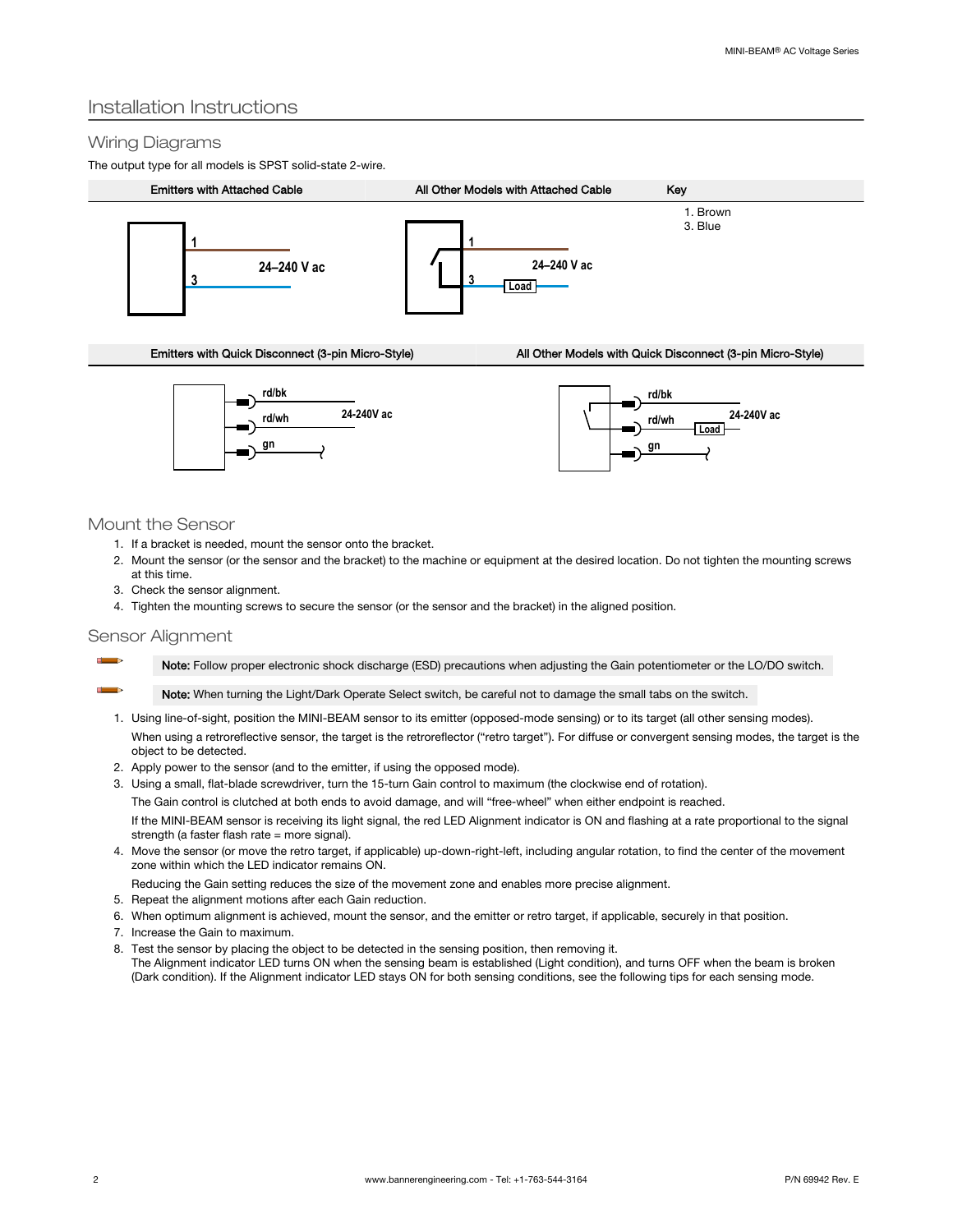## Opposed Mode Alignment



"Flooding" occurs when a portion of the sensing beam passes around the object to be sensed. "Burn-through" occurs when a portion of the emitter's light energy passes through a thin or translucent object, and is sensed by the receiver.

To correct either problem, do one or more of the following to reduce the light energy:

- Reduce the Gain adjustment on the receiver
- Add an aperture to one or both lenses (MINI-BEAM apertures, available from Banner, fit neatly inside the lens assembly)
- Intentionally misalign the emitter and receiver

Note:

- Light condition: sensor output is ON
	- when there is no object in the beam
- Dark condition: sensor output is ON when there is an object in the beam





If the Alignment LED does not go OFF when the object is removed from the beam, the sensor is probably detecting light reflected from some background object. To remedy this problem:

- Reduce the reflectivity of the background by painting the surface(s) flat-black, scuffing any shiny surface, or drilling a large hole, directly opposite the diffuse sensor
- Move the sensor closer to the object to be detected and reduce the Gain adjustment. Rule of thumb for diffuse sensing: The distance to the nearest background object should be at least three times the sensing distance

#### Note:

- 
- 
- Light condition: sensor output is ON when there is no object in the beam Dark condition: sensor output is ON when there is an object in the beam

Retroreflective Mode Alignment



A highly reflective object may reflect enough light back to a<br>retroreflective sensor to allow that object to slip through the beam,<br>without being detected. This problem is called "proxing," and the<br>following methods may be

- Position the sensor and retro target so the beam will not strike a shiny surface perpendicular to the sensor lens
	- Reduce the Gain adjustment
- Add a polarizing filter (for model SM2A312LV)

#### Note:

- Light condition: sensor output is ON
- when there is no object in the beam
- Dark condition: sensor output is ON when there is an object in the beam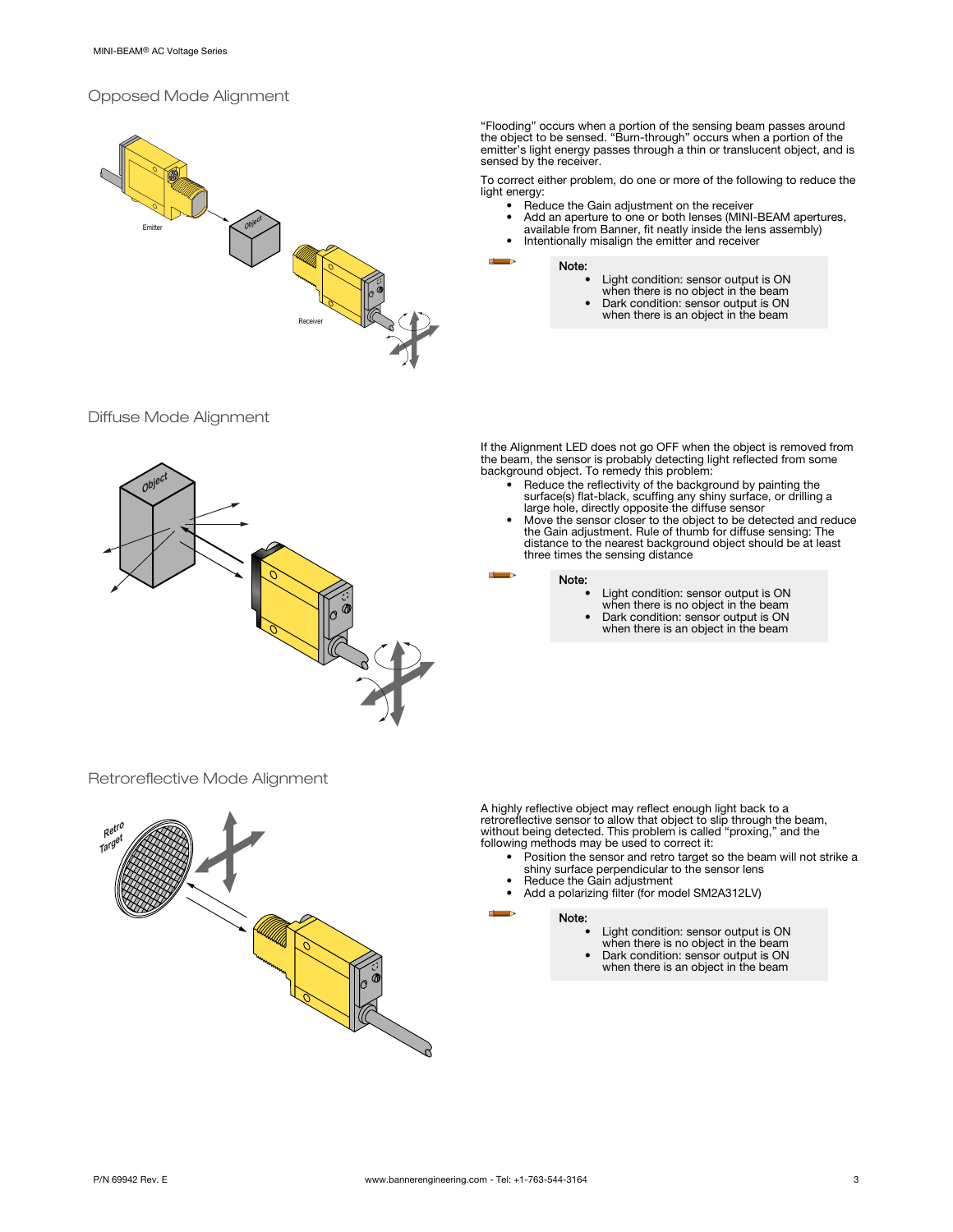## Convergent Mode Alignment



The sensing energy of a convergent mode sensor is concentrated at the specified focus point. Convergent mode sensors are less sensitive to background reflections, compared with diffuse mode sensors. However, if background reflections are a problem:

- 
- Skew the sensor position at a 10° to 25° angle to eliminate<br>direct reflections from shiny background surfaces<br>• Reduce the reflectivity of the background by painting the<br>surface(s) flat-black, scuffing any shiny surface,
- 

#### Note:

- Light condition: sensor output is ON when there is no object in the beam
- 
- Dark condition: sensor output is ON when there is an object in the beam

## Glass Fiber Installation



- 1. Install the O-ring (supplied with the fiber) on each fiber end, as shown in the drawing.
- 2. While pressing the fiber ends firmly into the ports on the sensor front, slide the U-shaped retaining clip (supplied with the sensor) into the slot in the sensor's barrel, until it snaps into place.

Plastic Fiber Installation



- 1. With supplied fiber cutter, make a clean cut at the control ends of fibers.
- 2. Unlock the fiber gripper as shown in the drawing.<br>3. Apply appropriate fiber adaptors to the fiber, if ne
- 3. Apply appropriate fiber adaptors to the fiber, if needed.
- 4. Gently insert the prepared fiber ends into the ports as far as they will go.
- 5. Slide the fiber gripper back to lock, as shown in the drawing.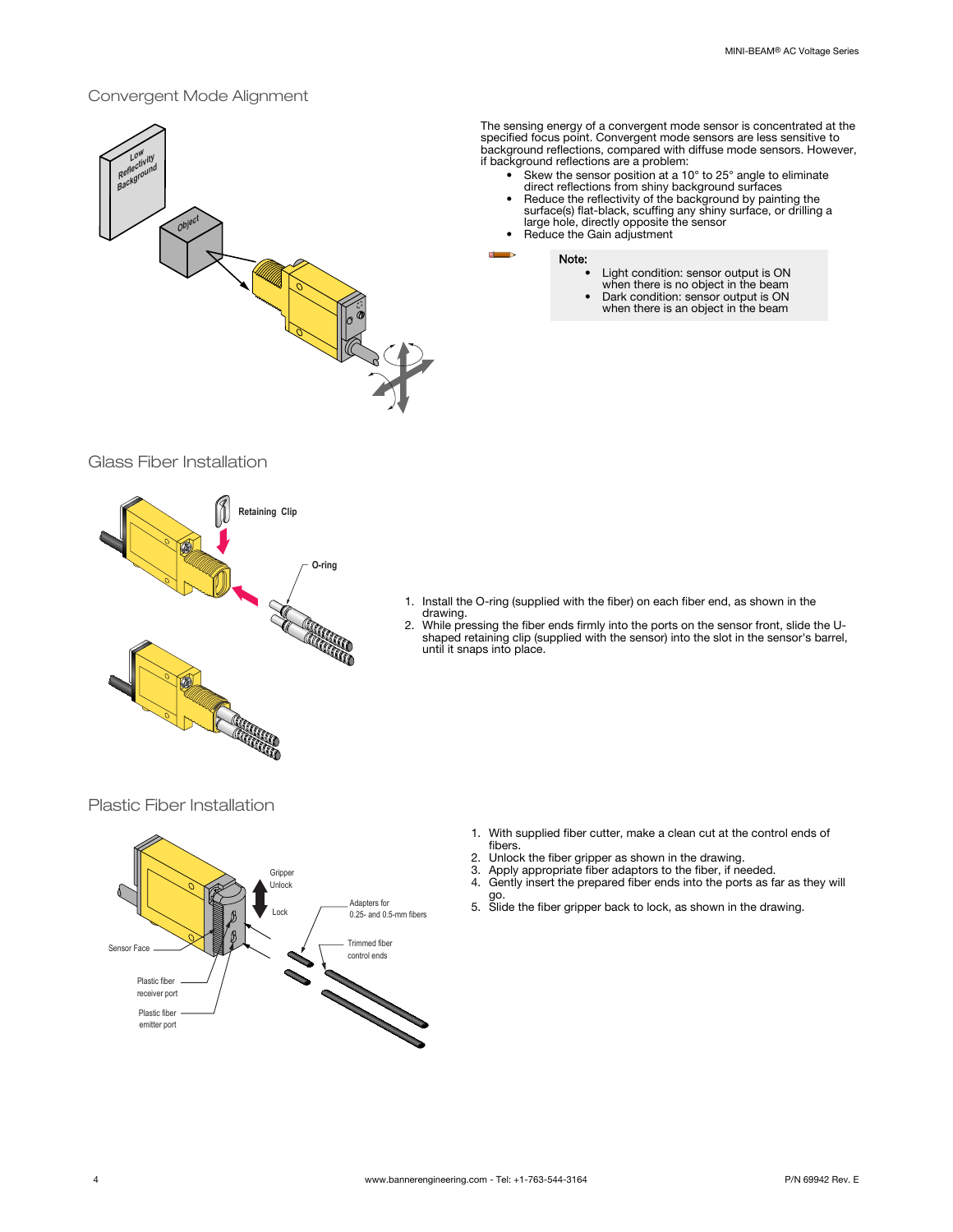# **Specifications**

# Supply Voltage and Current<br>24 to 240 V ac (50/60 Hz), 250 V ac maximum

Supply Protection Circuitry

Protected against transient voltages

#### Output Configuration

SPST SCR solid-state relay with either normally closed or normally open contact (light/ dark operate selectable); 2-wire hookup

#### Output Rating

Minimum load current 5 mA; maximum steady-state load capability 300 mA to 50 °C<br>ambient (122 °F) 100 mA to 70 °C ambient (158 °F)<br>**Inrush capability:** 3 amps for 1 second (non repetitive); 10 amps for 1 cycle (non

repetitive)<br>OFF-state leakage current: less than 1.7 mA rms<br>ON-state voltage drop: ≤ 5 V at 300 mA load, ≤ 10 V at 15 mA load

#### Output Protection Circuitry

Protected against false pulse on power-up

#### Output Response Time

# **Opposed:** 2 millisecond on and 1 millisecond off<br>**Non-Polarized and Polarized Retro, Convergent, and Plastic Fiber Optic:** 4

milliseconds on and off<br>**Diffuse and Glass Fiber Optic:** 8 milliseconds on and off

OFF response time specification does not include load response of up to 1/2 ac cycle (8.3 milliseconds). Response time specification of load should be considered when important.

Note: 300 millisecond delay on power-up.

#### Repeatability

 $\begin{array}{c} \hline \end{array}$ 

Opposed: 0.3 milliseconds Non-Polarized and Polarized Retro, Convergent, and Plastic Fiber Optic: 1.3 milliseconds<br>**Diffuse and Glass Fiber Optic:** 2.6 milliseconds

Response time and repeatability specifications are independent of signal strength. Indicators

Red indicator LED on rear of sensor is ON when the load is energized

Construction

Reinforced thermoplastic polyester housing, totally encapsulated, o-ring sealing, acrylic lenses, stainless steel screws

## Environmental Rating

Meets NEMA standards 1, 2, 3, 3S, 4, 4X, 6, 12, and 13; IEC IP67

Connections

PVC-jacketed 2-conductor 2 m (6.5 ft) or 9 m (30 ft) cables, or 3-pin Micro-style QD fitting; QD cables available separately

#### Operating Conditions

**Temperature:** –20 °C to +70 °C (–4 °F to +158 °F)<br>90% at +50 °C maximum relative humidity (non-condensing)

#### Application Notes

Overload conditions can destroy ac MINI-BEAM sensors. Directly wiring sensor without load series, across hot and neutral will damage sensor (except emitter models). Low-voltage use requires careful analysis of the load to determine if the sensor's

leakage current or on-state voltage will interfere with proper operation of the load.<br>The false-pulse protection feature may cause momentary drop-out of the load when<br>the sensor is wired in series or parallel with mechanic

#### Required Overcurrent Protection



WARNING: Electrical connections must be made by qualified personnel in accordance with local and national electrical codes and regulations.

Overcurrent protection is required to be provided by end product application per the supplied table.

Overcurrent protection may be provided with external fusing or via Current Limiting, Class 2 Power Supply.<br>Supply wiring leads < 24 AWG shall not be spliced.<br>For additional product support, go to *[www.bannerengineering.com](http://www.bannerengineering.com)*.

| Supply Wiring (AWG) | Required Overcurrent Protection (Amps) |
|---------------------|----------------------------------------|
| 20                  | 5.0                                    |
| 22                  | 3.0                                    |
| 24                  | 2.0                                    |
| 26                  | 1.0                                    |
| 28                  | 0.8                                    |
| 30                  | 0.5                                    |

## Certifications



### Performance Curves for SM31Ex Emitter and SM31Rx Receiver Models



#### Performance Curves for the SM312Lx Retroreflective Models

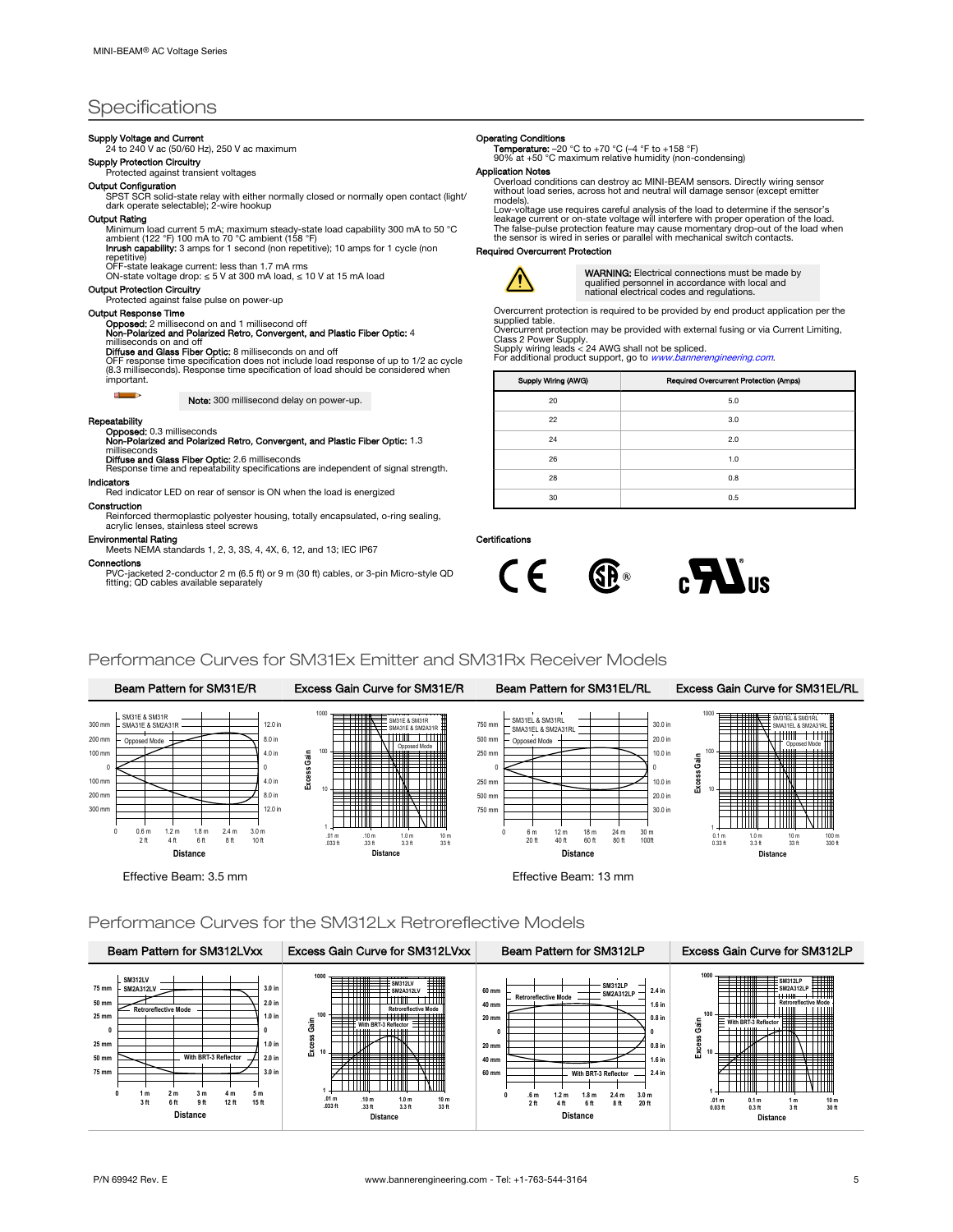

## Performance Curves for the SM312Dx and SM312W Diffuse Models



## Performance Curves for the SM312Cx Convergent Models



Performance is based on a 90% reflectance white test card.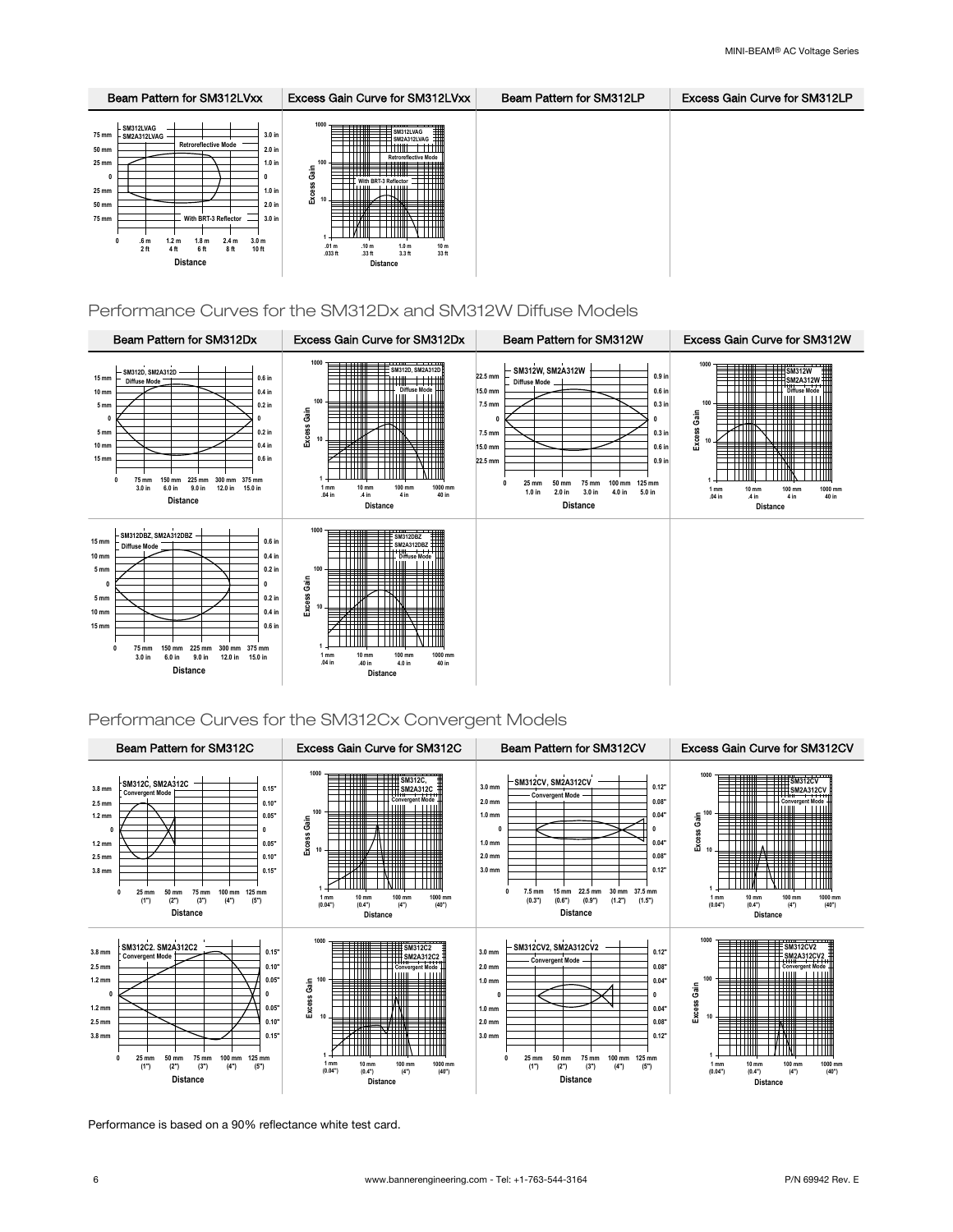

Performance Curves for the SM312F Glass Fiber Optic Models





## Performance Curves for the SM312FP Plastic Fiber Models

|                                                                                                                                                                                                                                                                                                                                                                                         | Diffuse Mode                                                                                                                                                                                                                                                                                                                                                                  | <b>Opposed Mode</b>                                                                                                                                                                                                                                                                                                                        |                                                                                                                                                                                                                                                                                                                   |
|-----------------------------------------------------------------------------------------------------------------------------------------------------------------------------------------------------------------------------------------------------------------------------------------------------------------------------------------------------------------------------------------|-------------------------------------------------------------------------------------------------------------------------------------------------------------------------------------------------------------------------------------------------------------------------------------------------------------------------------------------------------------------------------|--------------------------------------------------------------------------------------------------------------------------------------------------------------------------------------------------------------------------------------------------------------------------------------------------------------------------------------------|-------------------------------------------------------------------------------------------------------------------------------------------------------------------------------------------------------------------------------------------------------------------------------------------------------------------|
| Beam Pattern for SM312FP                                                                                                                                                                                                                                                                                                                                                                | <b>Excess Gain Curve for SM312FP</b>                                                                                                                                                                                                                                                                                                                                          | Beam Pattern for SM312FP                                                                                                                                                                                                                                                                                                                   | <b>Excess Gain Curve for SM312FP</b>                                                                                                                                                                                                                                                                              |
| SM312FP/SM2A312FP<br>$0.15$ in<br>$3.8$ mm<br>Diffuse Mode -<br>$0.10$ in<br>$2.5 \text{ mm}$<br>$1.2 \text{ mm}$<br>$0.05$ in<br>PBT46U<br>PBT26U<br>$1.2 \text{ mm}$<br>$0.05$ in<br>$2.5$ mm<br>$0.01$ in<br>3.8 mm<br>0.015 in<br>37.5 mm<br>22.5 mm<br>$30 \text{ mm}$<br>7.5 mm<br>$15 \text{ mm}$<br>$0.3$ in<br>$0.6$ in<br>$0.9$ in<br>$1.2$ in<br>$1.5$ in<br><b>Distance</b> | 1000<br>F HI<br>$\equiv$ SM312FP<br>╤╤╤╤<br>SM2A312FP<br><b>Diffuse Mode</b><br><b>Plastic Fibers</b><br>Gain<br><del>- - - - - - -</del><br>------<br>——<br>-------<br><b>ANTIFICATE STATE</b><br>★────<br>Excei<br>───────────────<br>᠇᠇᠇<br>PBT26U Fiber<br>100 mm<br>$.1 \text{ mm}$<br>$10 \text{ mm}$<br>1 mm<br>$.004$ in<br>.04 in<br>4 in<br>A in<br><b>Distance</b> | SM312FP/SM2A312FP<br>45 mm<br>$1.8$ in<br>Opposed Mode<br>$1.2$ in<br>30 mm<br>$0.6$ in<br>$15 \text{ mm}$<br><b>PIT46U</b><br><b>PIT26U</b><br>$0.6$ in<br>$15 \text{ mm}$<br>$1.2$ in<br>30 mm<br>45 mm<br>$1.8$ in<br>25 mm<br>100 mm<br>125 mm<br>50 mm<br>75 mm<br>3 in<br>2 in<br>4 in<br>5 <sub>in</sub><br>1 in<br><b>Distance</b> | 1000<br>N N<br><b>THE SM312FP</b><br><b>THIT SM2A312FP</b><br><b>Opposed Mode</b><br><b>Plastic Fibers</b><br>Gain<br>╤╤╤╤╤<br>ess<br>PIT46U Fiber<br>Εxα<br><b>HATTER</b><br>PIT26U Fiber<br>----<br>ᅲ<br>1000 mm<br>$10 \text{ mm}$<br>100 mm<br>1 mm<br>.40 in<br>.04 in<br>40 in<br>4.0 in<br><b>Distance</b> |